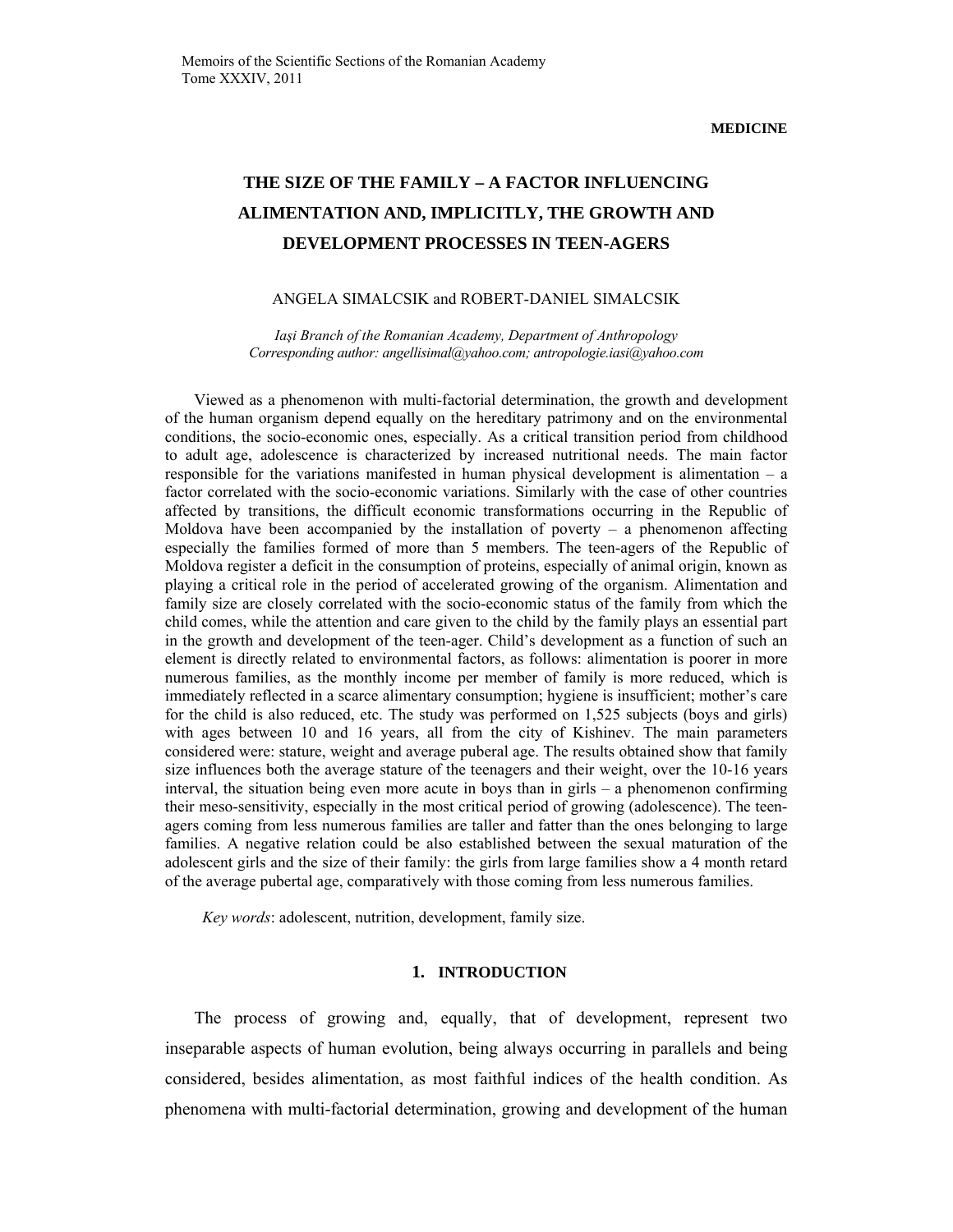organism depend equally on the hereditary patrimony and on the living conditions – especially the socio-economic ones. The genetic control of such processes is fundamental, the subsequently intervening factors deviating, more or less reversibly, the genetically-established growth and development. In other words, the hereditary factors mark the limits within which, under the direct influence of the environmental factors, the growing organism will be developing [1, 9].

J.M. Tanner considers that the main factor responsible for the variations occurring in the physical development of human beings is alimentation – a factor correlated with the variations of socio-economic nature. Some longitudinal studies, performed on satisfactorily fed children from Chile, India, Uganda, Nigeria and America, evidenced that stature evolution depends on social, economic and nutritional factors more than on genetic or ethnic ones [11].

As a critical transition period from childhood to mature age, adolescence is characterized by higher nutritional needs; in this ontogenetic stage, there occur 25% of stature growth and 50% of the bony mass of an adult, which means a 50% higher demand of calcium, increased erythrocitary and mioglobin mass, and a higher iron demand. According to Elena Radu: *"…the adolescent faces a critical health situation, as he is no longer a child, to be taken after by parents, yet he is not an adult, capable of protecting himself alone and of being fully conscious of the risks induced by an unsuitable behavior on his health condition…"* [7].

Along the adolescent period, puberty is part of the development – not only quantitative, but mainly qualitative – of the organism and if its functions, as well as of the somatic and physiological transformations. The rhythm of physical development gets accelerated during puberty, even if to a different extent, from one system or organ to another, while the pre-pubertal stage (10-12 years) is characterized by an especially stature development. The important transformations suffered by the human organism during puberty express the essential modifications to which the neuro-endocrine system is subjected. Under the influence of the hormonal complex, the sexual differences get intensified; the primary sexual characteristics become functional and capable of performing the reproduction function, the secondary sexual characteristics appear– which indicates the sexual maturation of the adolescent, which is more advanced in time for the feminine sex [3].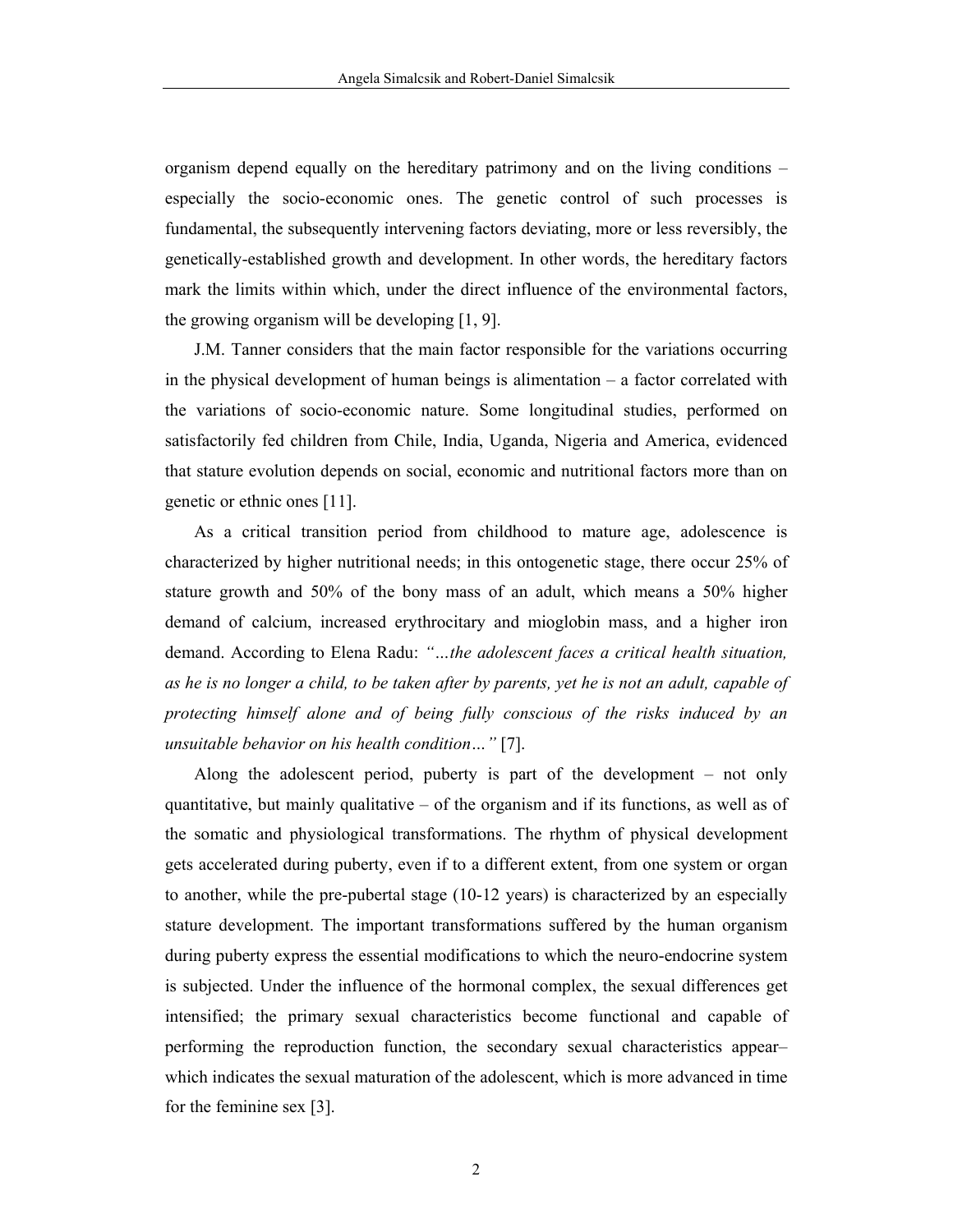The Republic of Moldova now faces a severe economic decline, being one of the poorest countries of East Europe. Similarly with other countries also in transition, the difficult economic transformations in the country have caused poverty. About half of the Moldavian population is living under the threshold of poverty. In most cases, this situation affects the large families, or the monoparental ones. An unsuitable alimentation exposes most of the children to microelement deficiencies and to malnutrition; the health condition of adolescents is increasingly threatened by severe risks, the cause being the absence of adequate information and services. The poor of the Republic of Moldova are persons with a low education level, non-qualified workers, usually coming from large or monoparental families. Among the poorest groups, special mention should be made of *the families with more than 5 members*, or with one or more vulnerable members [13, 15, 16, 21].

In the Republic of Moldova, each third family having minor children is affected by poverty. Under-feeding is frequently met in children, the situation getting worse and worse because of the low quality of alimentation [17].

The segment of adolescents forms 27% of the total population of the Republic of Moldova. Many of the factors contributing to the formation of the risky alimentary habits of adolescents originate in their social environment. Adolescents' alimentation has its peculiarities, determined - to a considerable extent - by the metabolic processes specific to this age. Over this period, the action of some unfavorable factors  $-$  a nonrational alimentation included – may cause a critical development of the systems and organs now formed. At the same time, from various reasons, the character and mode of alimentation at such ages are unsatisfactory in the Republic of Moldova [12, 18].

A study performed in the schools of Moldova by the *National Scientific and Practical Center of Preventive Medicine* has demonstrated that, as to the nutritional contribution, which is also the case of other groups of population, adolescents register a deficitary protein consumption, of animal origin especially, known as playing an essential role in the period of accelerated growth of the organism. An insufficient and incorrect alimentation, determined by economic, educational and behavioral factors, influence negatively the health condition of the adolescents [19].

*The size of the family* is a factor involved in the acceleration or reduction of growth processes, as well as in sexual maturation, a negative correlation being established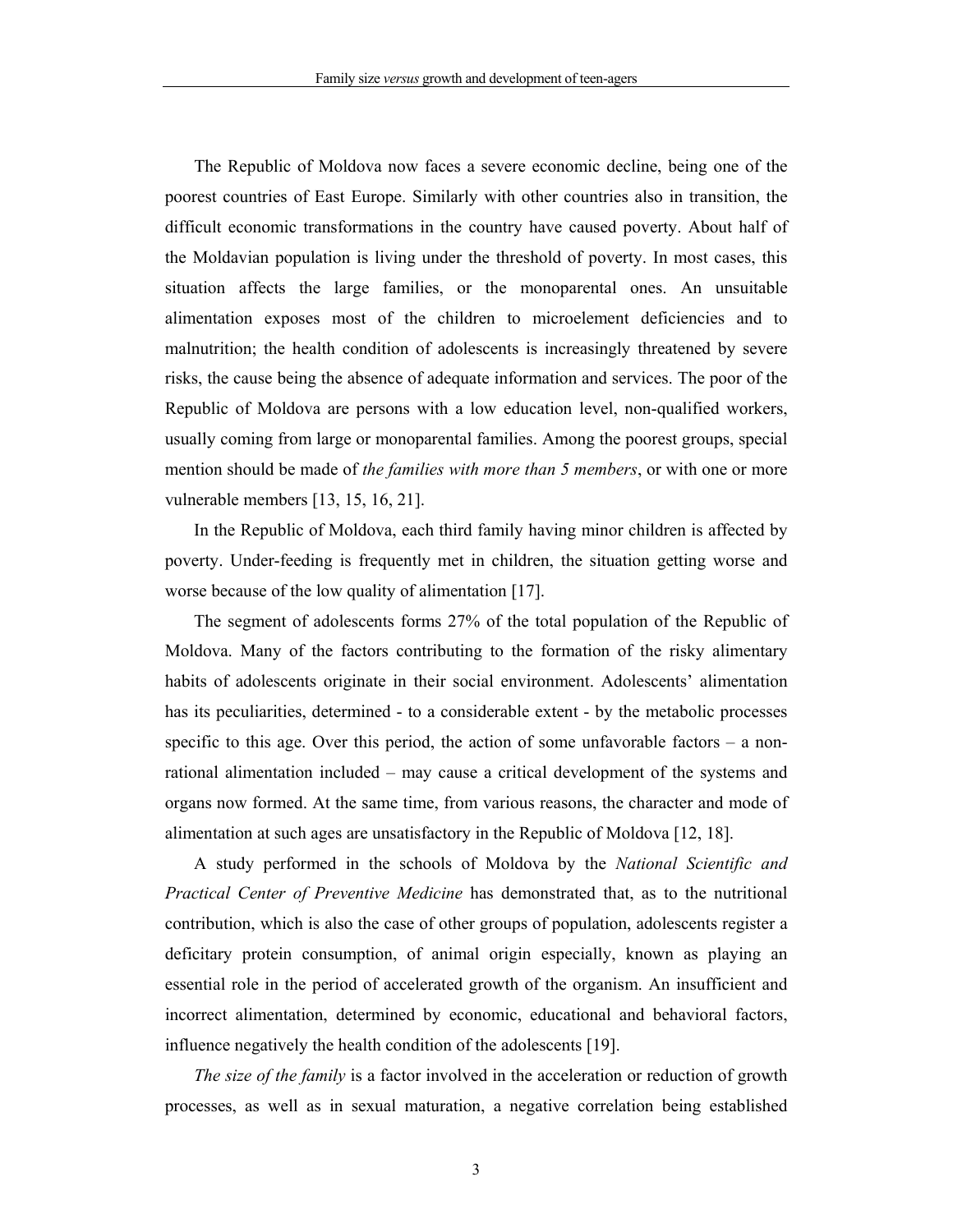between family size and the level of physical development of the child. Nutrition and family size are well-correlated with the socio-economic status of the family from which the child comes, while the attention it gets from the part of family is essential for the future growth and development of the adolescent. Child's development as a function of this factor and of its social rank at birth is closely related with the environmental factors: alimentation is poorer in more numerous families, hygiene is scarce, morbidity is higher, as a result of family contagion, mother's care is divided, etc. Most of the authors interested in studying the variability of the processes of human growth and development consider that neither family size nor the attention given to the child or parent's profession influence them directly, a correlation being nevertheless necessary with the nutrition, socio-economic condition, degree of urbanization and – last but not least – with the "*genetic patrimony*".

Maria Cristescu observed a retarded puberty, manifested in parallels with the increasing number of children in a family, a phenomenon to be correlated with the economic conditions, such as: the monthly income per member of family is lower in more numerous families, which results immediately in a more reduced alimentary consumption. Another observation to be made is that the boys are intensely negatively influenced by the size of their family, comparatively with the girls, which supports the idea that they are more meso-sensitive, especially during the critical growing period (adolescence). A negative correlation occurs between the size of the family and the physical development of children. The same conclusions are reached by G. Olivier, too: family size has a higher influence on masculine subjects, comparatively with the feminine ones [4, 5].

Ch. Susanne considers that the alimentary factor, which is a consequence of the social status and of the habits related to local traditions, influences significantly the installation of sexual maturation, while the continuous increase of the living standard tends to standardize the age at menarche. Several authors correlate family size with the biological characters of the children. A.Benech reaches the conclusion that, as to the differences of somatic and intellectual development between the child without brothers and the one having a brother, the data recorded are not significant, becoming important only if the group of subjects gets divided into two categories, namely: single child in a family and, respectively, a child with 2 up to 6 or even more brothers [2, 10].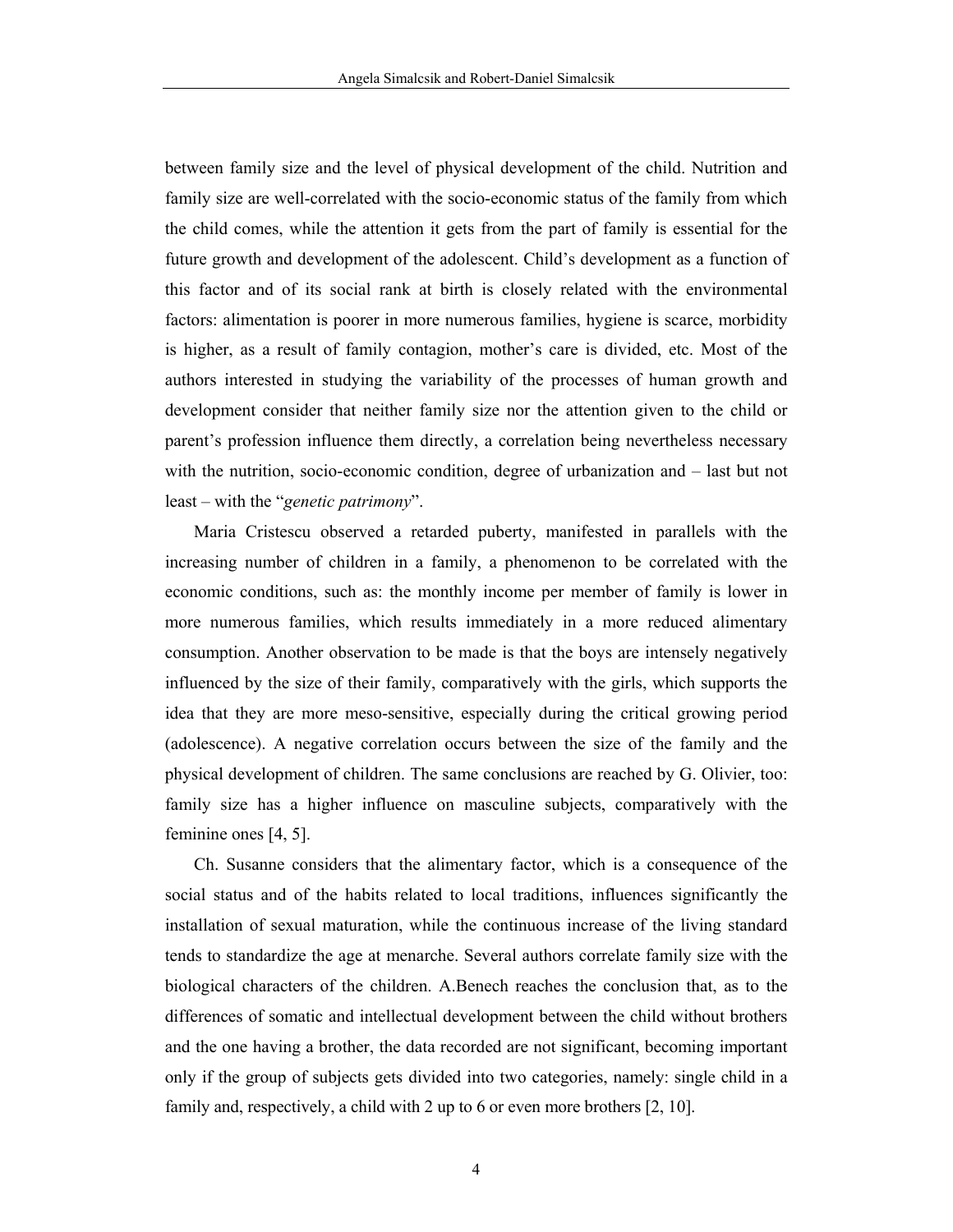The differences between the children coming from small families and those from numerous ones are even deeper in the developing countries, being manifested especially in teen-agers. In the populations in which aliments are sufficient, the genotype may be expressed in a more correct manner, the variations among individuals expressing rather genetic differences. C. Prado-Martinez observes that the size of a family is one of the causes producing differences between the number of pubescent and non-pubescent girls, while F. Raveau evidences the relation between the size of stature, age of menarche and the number of brothers, the girls from large families showing a retard – comparatively with those coming from families with only 1-2 children [6, 8].

The National Council for the Protection of Child's Rights from the Republic of Moldova has analyzed the socio-economic level of the households and the number of children and concluded that the families with many children have a lower socioeconomic status than those with few children. Out of the total number of families taken into study, 40,1% - have only one child; 41.4% - two children; 12.5% - three children; 2.8% - four children; 1.2% - five children and 1.9% - six or more children [14].

### **2. MATERIALS AND METHOD**

The experimental material, collected between 1999-2005, was subsequently completed with the 10 years class of age. The group under investigation was formed of 1,525 subjects (705 boys and 820 girls) with ages between 10-16 years, all from Kishinev, the capital of the Republic of Moldova (647,700 inhabitants) [22].

The anthropometric data for each subject in part were collected from the most prestigious education units of Kishinev. Special mention should be made of the fact that all subjects have been born and grown in the locality here under analysis. To better evidence the influence of the "*family size*" parameter upon the growth and development of the adolescents from Kishinev, there have been calculated the stature, weight and average puberal age. The subjects were divided into two distinct categories, as follows:

subgroup  $1 -$  adolescent - single child in the family or having at most one brother/sister

subgroup  $2$  – adolescent from a family with several children, having 3 or more brothers/sisters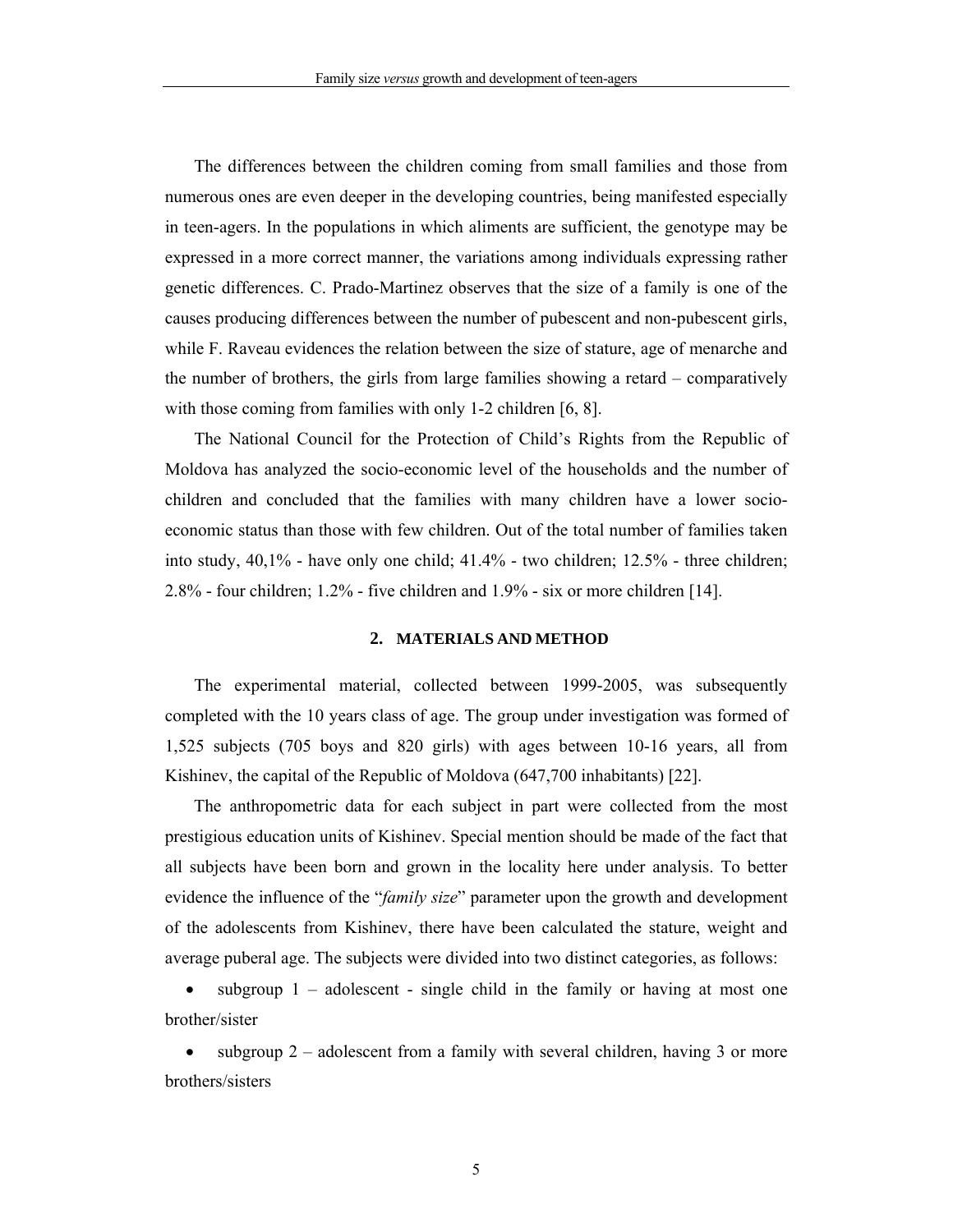The observation should be made that the incidence of the numerous families is reduced.

For each subject in part, an anthropometric file was recorded, including: the date and place of birth, the profession and age of both parents, the number of children in the family, the rank at bird. Also, a series of anthropometric measurements was made, only part of then being discussed in the present paper. The above-mentioned parameters were analyzed and processed statistically separately for each sex and each class of age. Analysis of the phenomenon of sexual maturation was possible only in girls; the main index considered being the menarche. For establishing the age of the first menstruation, the "*status quo*" and, respectively, the "*collecting*" methods have been applied [3].

To illustrate statistically the significance of the differences evidenced in the present investigation, between the two sexes of a population or between two different populations, the "U" test – known as a test of statistical significance – was applied (being synonymous with the "T-student" test or with test "Z" for independent samples), as well as methods for testing the hypotheses referring to (average or ratio) values or parameters, in cases in which  $30 \le n_1 \le 200$  and  $30 \le n_2 \le 200$  [20].

# **3. RESULTS AND DISCUSSION**

**Stature:** Figure 1 illustrates the age evolution of the average stature values in the ten-agers from Kishinev, as a function of family size, which evidences the negative influence of the high number of brothers/sisters upon this index, for both sexes. Over the whole interval considered for the study, the boys coming from small-size families (subgroup 1) show higher stature values than those grown and developed in families with numerous brothers/sisters (subgroup 2). The average values of stature between the two subgroups are almost equal for the first two classes of age, after which the boys from favored families get differentiated from their colleagues from subgroup 2, the differences varying – with the exception of the age of 15 years  $(0.21 \text{ cm} - \text{which is a})$ statistically negligible value) – between 1.37 cm (16 years) and 3.52 cm (13 years).

In the case of girls, the differences observed between the two subgroups are of the same type; this, in all seven classes of age, the adolescents from larger families evidence lower mean stature values than those coming from small families. The differences between the two subgroups are subunitary at 11, 14, 15 and 16 years while, at 10 years,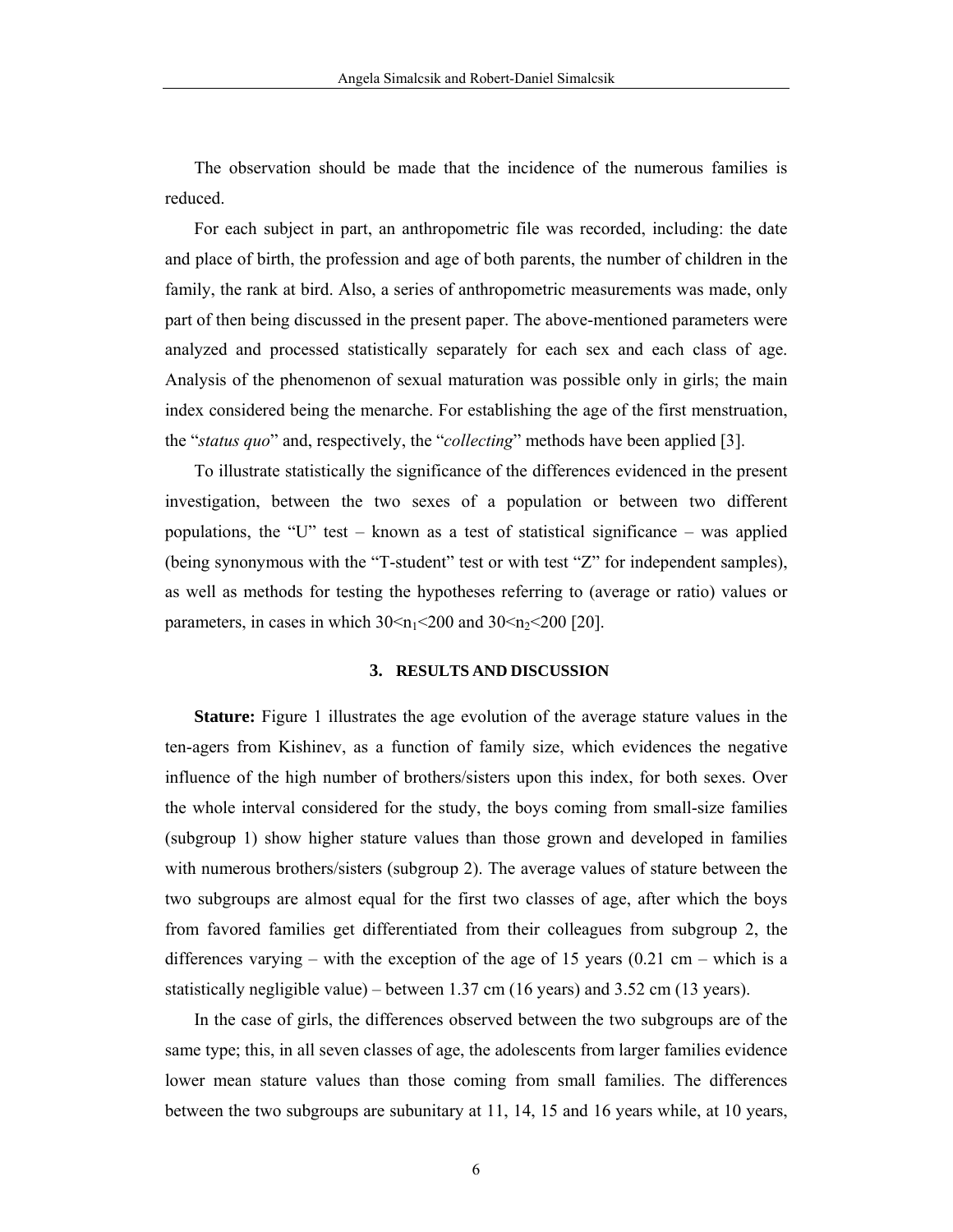they are of 1.51 cm, at 12 years – of 1.70 cm (the maximum, statistically significant difference,  $U=1.96$ ;  $p<0.05$ ) while, at 13 years, the difference is of only 1.12 cm, which is statistically insignificant  $(p>0.05)$ .

The conclusion is that family size influences the average stature of adolescents over the 10-16 year interval, the situation being more obvious in boys than in girls, the adolescents belonging to small families being taller than the ones from more numerous families.





**Weight**: The age evolution of the mean weight values in the adolescents from Kishinev is plotted graphically in Figure 2, as a function of family size - the situation being similar to that of the previously analyzed parameter, namely weight is influenced by family size more in boys than in girls.

Indeed, if considering the masculine series, in all classes of age, weight is  $-$  on the average – higher in the boys coming from families with 1-2 children, comparatively with the boys having 3 or more than 3 brothers/sisters. The differences between the two subgroups of boys are subunitary, having no statistical significance at extreme ages (10 and 16 years), but they increase for the other age values, being about 1 kg at 11 and 12 years, about 1.78 kg at 13 years, 2.42 kg at 14 years (which is, actually, the largest difference), and 2.21 kg, respectively, at 15 years. In the adolescent girls of Kishinev, too, weight records higher average values in subgroup 1 (small families), comparatively with subgroup 2 (large families), the differences recorded between the two categories of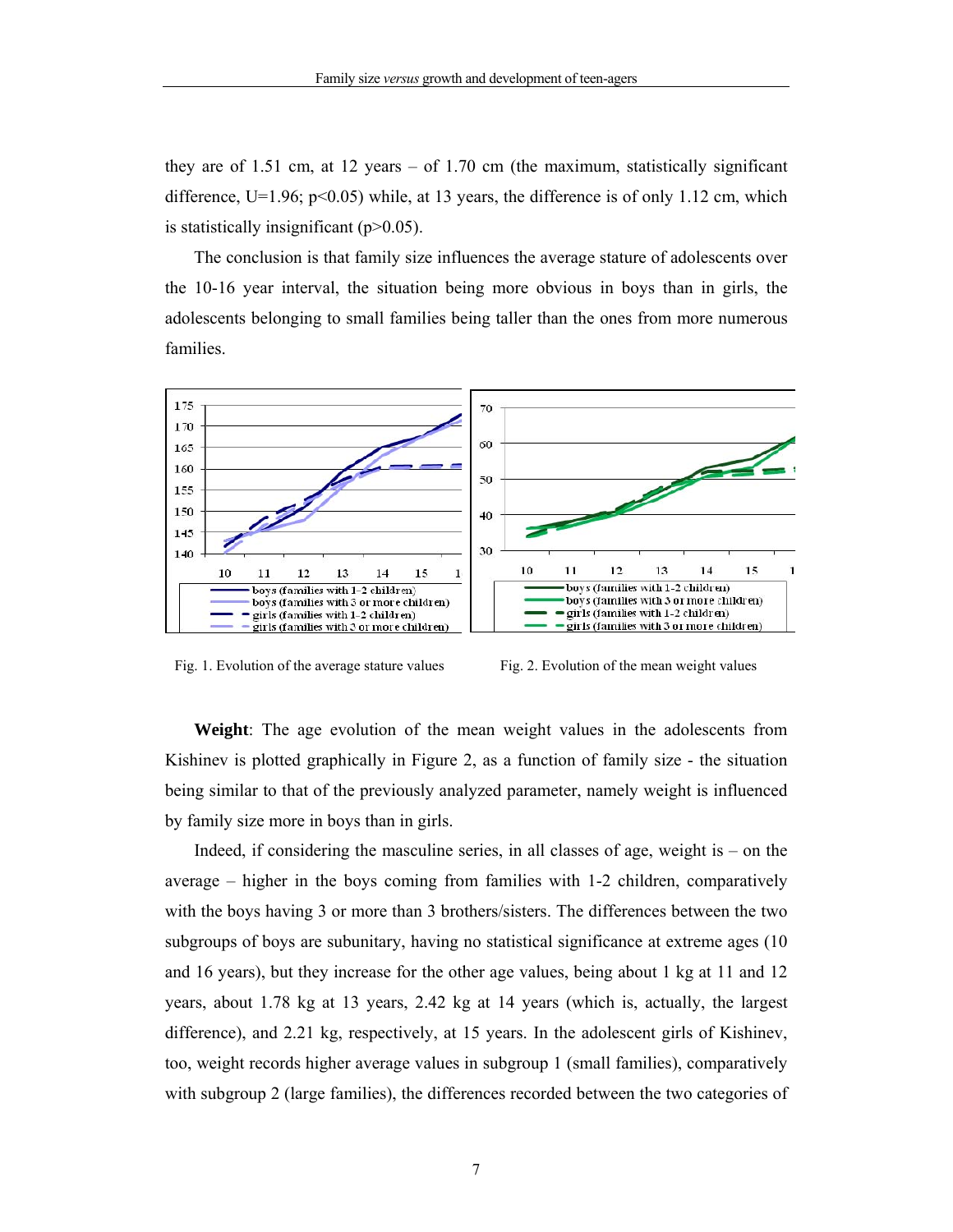girls being lower than in the case of boys, being subunitary at 10, 12, 13, 15 and 16 years, while they are supraunitary at ages of 11 and 14 years (1.42 kg and 1.35 kg, respectively).

**Sexual maturation in girls**: The table 1 evidences a negative relation between the sexual maturation of adolescent girls and family size.

| $DQ$ and $HQ$ and $HQ$ and $HQ$ and $HQ$ are $HQ$ and $HQ$ are $HQ$ and $HQ$ are $HQ$ and $HQ$ are $HQ$ are $HQ$ and $HQ$ are $HQ$ |                          |                            |                                  |
|------------------------------------------------------------------------------------------------------------------------------------|--------------------------|----------------------------|----------------------------------|
| Family size                                                                                                                        | (sexual mature<br>girls) | MAM (mean age of menarche) | $\delta$ (standard<br>deviation) |
| 1 or 2 children                                                                                                                    | 308                      | 12 years and 8 months      | 0.13                             |
| 3 or more<br>children                                                                                                              | 92                       | 13 years                   | 0,14                             |

*Table 1*  Sexual maturation of adolescent girls

The girls coming from large families (having 3 or more children) show a 4 month retard of their puberal age, comparatively with those from families with only 1-2 children, namely *13 years* in the former case and *12 years and 8 month*, respectively, in the latter.



The relative frequency of sexually mature girls on classes of age, as a function of their age at menarche, illustrated in Figure 3, shows that the highest frequency value occurs at the age of 12 years (34.09%) in the girls from small families (1-2 children), and one year later, respectively, in those coming from large-sized families (*i.e.*, at 13 years – 34.78%). On the other side, the values are higher in girls coming from small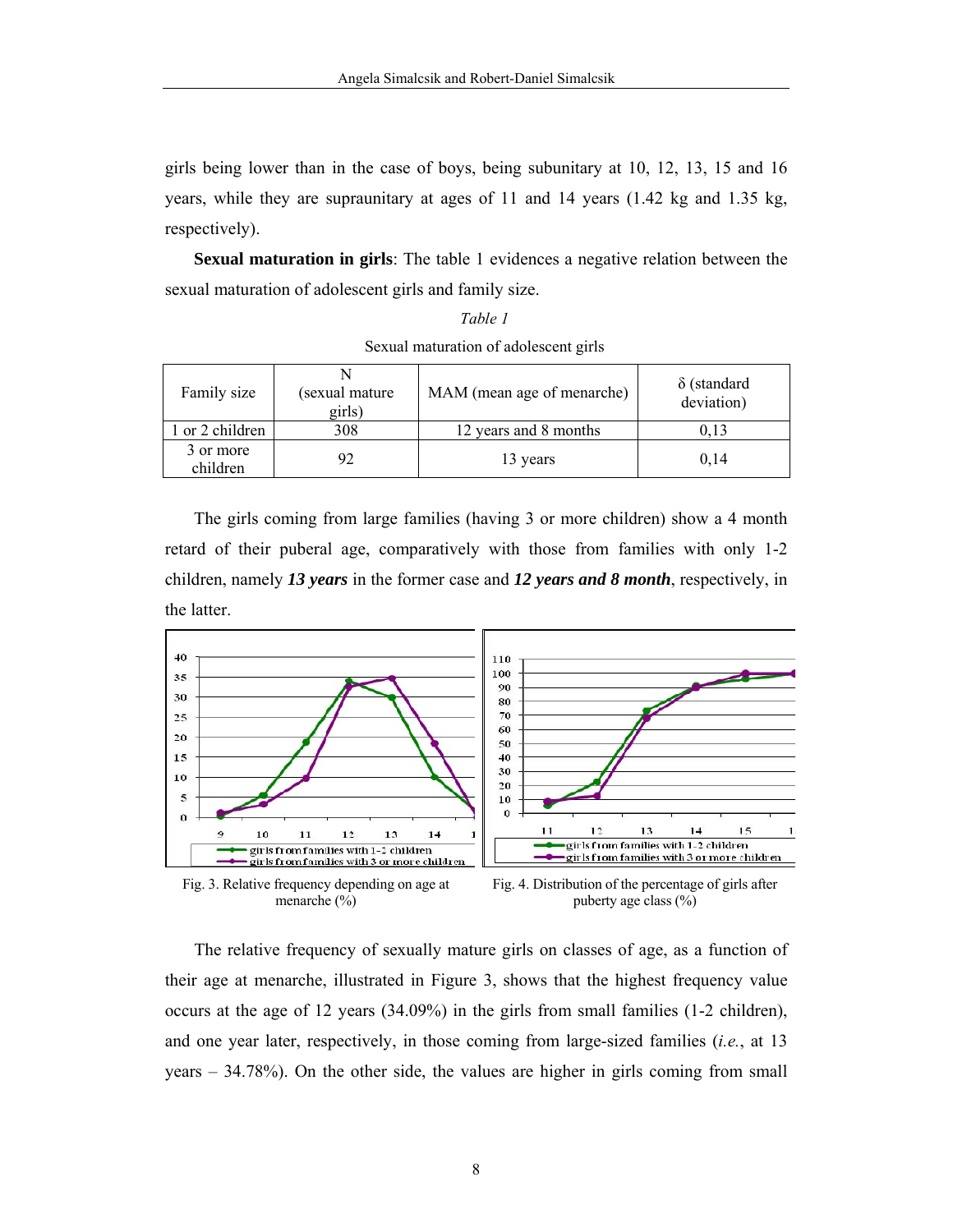families, comparatively with those having more than 2 brothers/sisters in the 10, 11 and 12 year classes of age, while they are lower at 13 and 14 years.

The percent distribution, on classes of age, of sexually mature girls, as a function of their size, is plotted in Figure 4. In the girls with small families, the growing ratio of the number of sexually mature girls from 11 to 12 years of 17.06%, increasing, from 12 to 13 years, up to a value of 50.65% while, after the age of 13 years, the ratio of sexually mature girls increases progressively, even if with low amplitudes, almost equal from one age to another. In the girls coming from numerous families, the growing ratio of the sexually mature girls is only 3.81% between 11 and 12 years, increasing up to 55.68% in the 12-13 year interval while, after the age of 13, the increase of sexually mature girls is uniform. At the age of 16 years, in both subgroups of adolescent girls, they are 100% sexually mature, whichever the family size. Comparatively with those coming from families with more than 3 children, the girls with only 1-2 brothers/sisters show higher percent values, in almost all classes of age.

# **4. CONCLUSIONS**

The conclusion of the present study agrees with that stated by C. Prado-Martinez in 1986: the care and attention given to the child by its family represent essential factors for a harmonious growth and development of the descendants, according to their chronological age. The fact that, almost always, the larger families have low financial means is explained by parents' low intellectual training. This draws the attention upon a very exposed social group, such as that of *simple workers, with low educational level and large-sized families*.

The environment and the family background, nutrition and hygiene are influenced by the social and educational level of the family. It is known that the families with a higher socio-professional status, as well as the less numerous ones, assure to the children a richer food regime, not especially quantitatively, but qualitatively. The adolescents from Kishinev coming from families with a high socio-professional status (and, implicitly, with higher economic standards) are precocious, compared to those from less favored – i.e., poorer and more numerous – families. Nevertheless, the authors consider that such differences are not considerable and should not be viewed as alarming, as even the poor parents make efforts for assuring a suitable, sufficient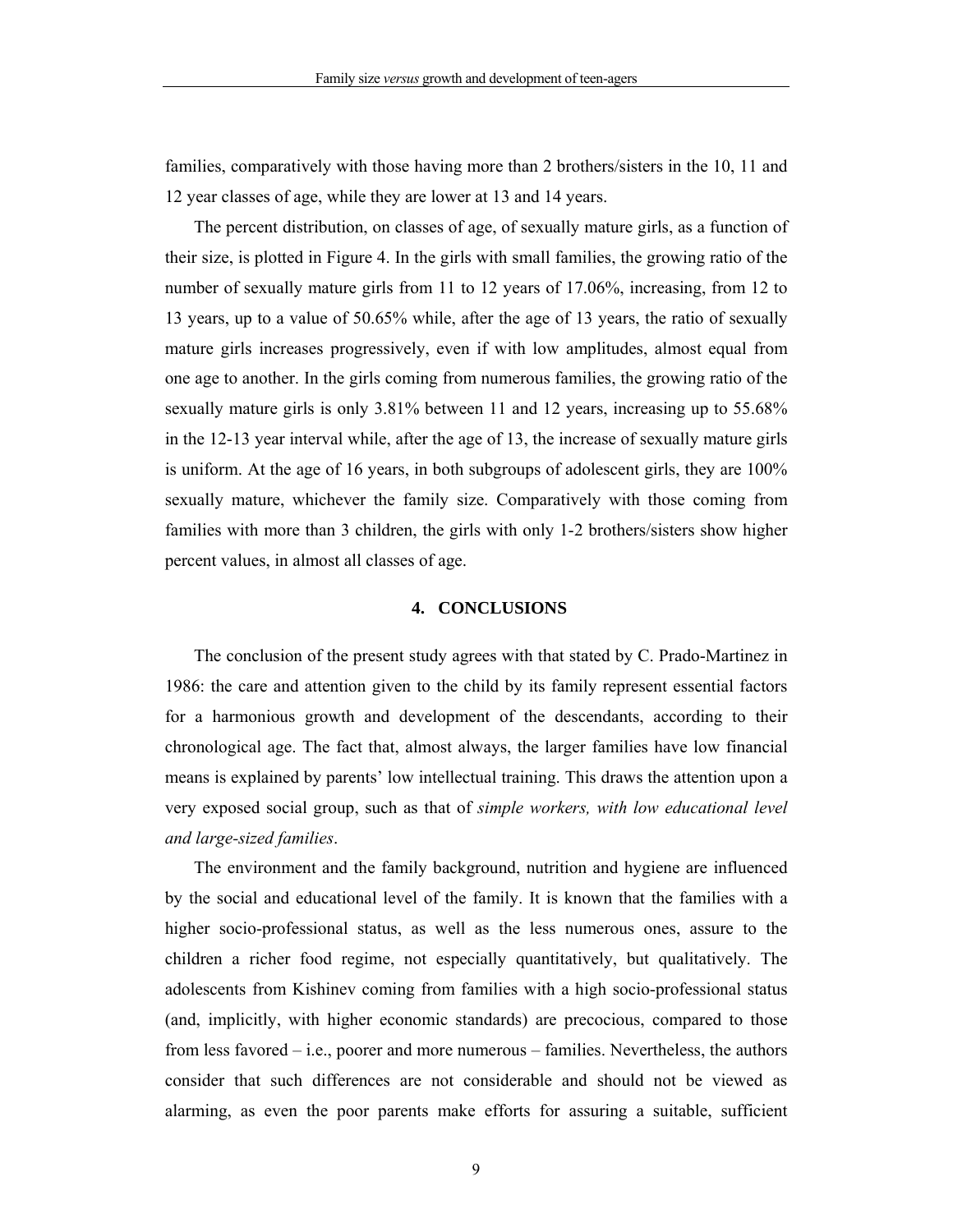alimentation to their children. On the other side, numerous families from Kishinev possess land, either in the rural areas or at the outskirts of the city, which might assure part of the family food requirements.

As known, alimentation is a key factor, assuring to the infantile organism an as complete development of its capacities as possible, a harmonious physical growth included. By a rational alimentation, child's organism is provided with the optimum amounts and ratios of nutrients, in due time and in an accessible form. The disequilibrium of nutritive principles, the either insufficient or exaggerated consumption of nutriments, ignoring of an alimentary regime adapted to one's age, as well as other drawbacks appear as major risk factors, which may induce multiple negative consequences, among which a delayed physical development.

The interaction of certain factors, such as family accessibility to food, the manner in which a child is looked after, the sanitary conditions and the essential medical services influence the alimentation of the child/adolescent, being faithfully reflected in the processes of growth and development, at all ages. Once recognized that adolescence is characterized by risky behavioral attitudes, it should also be the most suitable period for guiding the young ones to live a healthy life. According to several behavioral theories, the young ones should be given specific information on their health condition, for adopting a healthy style of life and for avoiding any possible risk.

**Author's contributions:** Angela Simalcsik (first author) – 70%; Robert-Daniel Simalcsik (second author)  $-30\%$ .

#### **REFERENCES**

- 1. BĂRBUŢĂ R., *Puericultură*, Ed. Junimea, Iaşi, 1975.
- 2. BENECH A., SCHREIDER E., *Dimensions de la famille et caractères biologiques des enfants*, Biotypologie, 1960, **XXI**, *1*, 124-135.
- 3. CRISTESCU MARIA, *Aspecte ale creşterii şi dezvoltării adolescenţilor din R.S.R*., Ed. Academiei R.S.R., Bucureşti, 1969.
- 4. CRISTESCU MARIA, *Relations entre l'opinion des femmes sur la dimension de la famille et leur fertilité. Données retrospectives*, Ann. Roum. D'antropol., 1994, **31**, 11-15.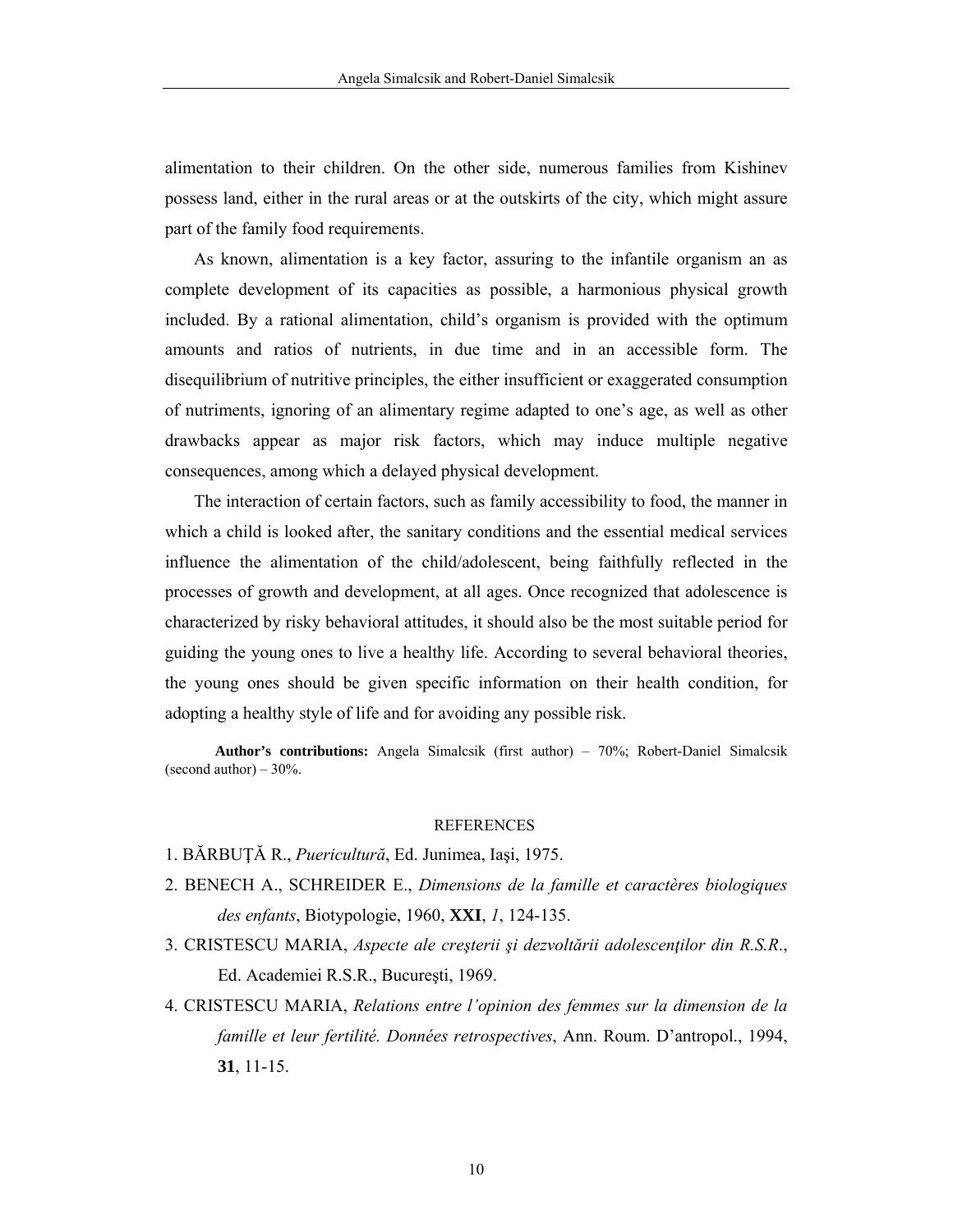- 5. OLIVIER G., DEVIGNE G., *Variations du developpement physique selon la composition de la famille*, Bull. Et Mêm. De la Soc. D'Anthropol. De Paris, 1980, **7**, 259-277.
- 6. PRADO-MARTINEZ CONSUELO, *Les traits discriminants morpho-physiologiques et socio-économiques entre les jeunes filles pubères et non-pubères ayant le même âge chronologique*, Bull. Et Mêm. De la Soc. D'Anthropol. De Paris, 1986, **XIV**, *3*, 229-236.
- 7. RADU ELENA, CIOTARU LUMINIŢA, *Proiect antropologic de monitorizare a sănătăţii nutriţionale a adolescentului din România*, Natura şi Omul, 2003, **III**, 18-31.
- 8. RAVEAU F., CHICHE J., HIBOU I., *Vieillesse et representation socio-culturelle. Le cas de Macao*, Cahiers d'anthropol. Et Biometrie Humaine, 1986, **IV**, *3-4*, 141- 185.
- 9. STRAUS H., *Igienă*, Ed. Didactică şi Pedagogică, Bucureşti, 1980.
- 10. SUSANNE CHARLES., *Croissance et nutrition*, Bull. Et Mêm. De la Soc. D'Anthropol. De Paris, 1993, **5**, 11-20.
- 11. TANNER J.M., *Human growth*, Pergamon Press., Oxford, London, New-York, Paris, 1960, **III**.
- 12. \* \* \* *Conferinţa internaţională privind nutriţia: Raportul final al Conferinţei,* FAO/OMS, Roma, decembrie, 1992, p. 43-44.
- 13. \*\* *Human Development Report 1997*, UNDP, New York, Spring/Summer 1997, p. 32.
- 14. \* \* \* *Îngrijirea şi dezvoltarea timpurie a copiilor în Moldova*, UNICEF, Guvernul RM, Ed. Gunivas, Chişinău, 2004.
- 15. \* \* \* *Multiple Indicator Cluster Survey: Moldova 2005, Chişinău (Moldova)*, National Center of Preventive Medicine Moldova and UNICEF-Moldova, 2005.
- 16. \* \* \* *Public Health in Eastern Europe and the Former Soviet Union* (editors: McKee Martin, Witold Zatonski), Global Public Health, Oxford University Press, 2002.
- 17. \* \* \* *Raportul Naţional al Dezvoltării Umane. Guvernarea responsabilă pentru dezvoltarea umană*, Programul Naţiunilor Unite pentru Dezvoltare, Chişinău, Republica Moldova, 2003.